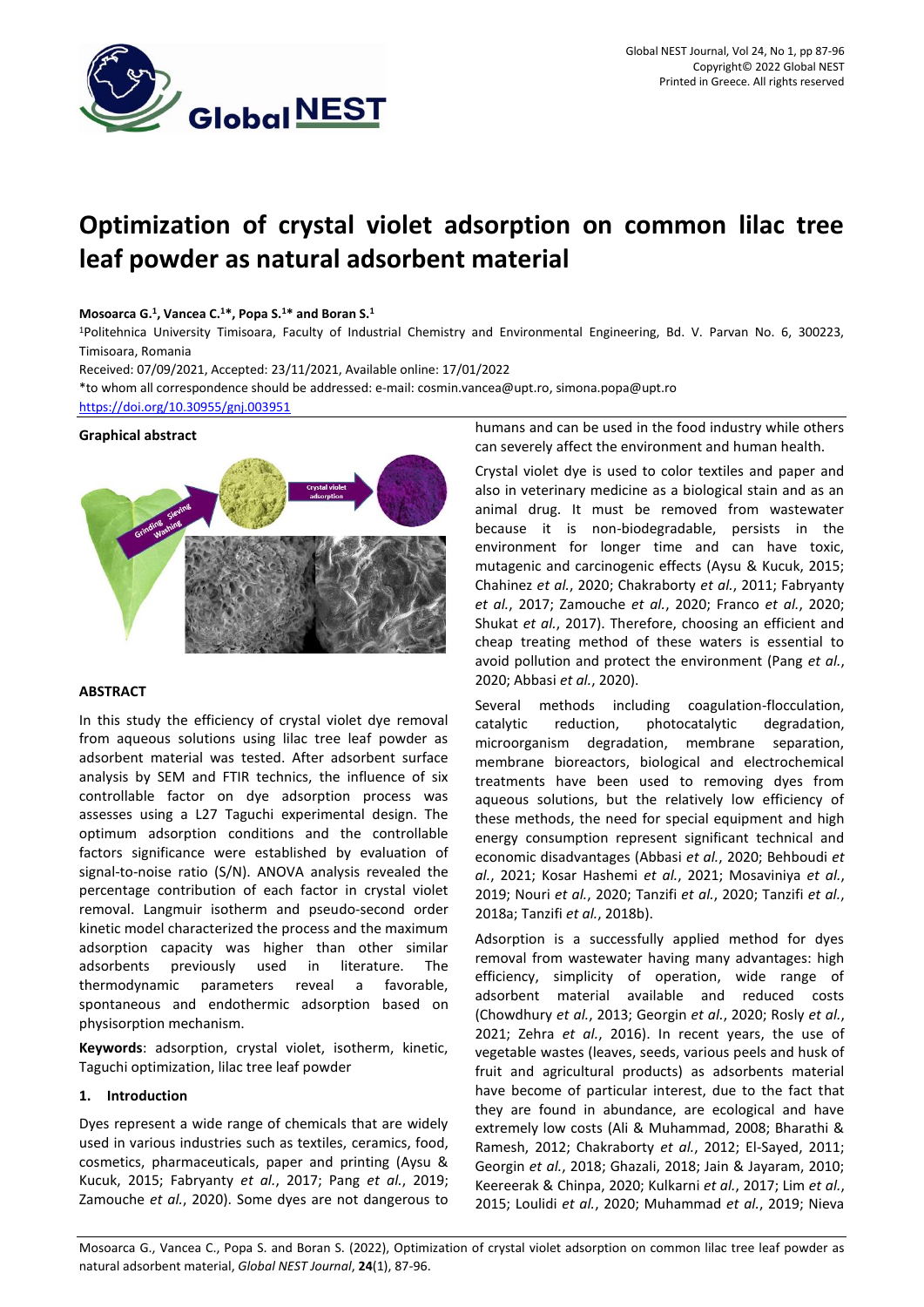*et al.*, 2020; Pavan *et al.*, 2014; Rammel *et al.*, 2011; Saeed *et al.*, 2010; Saha *et al.*, 2012; Silveira *et al.*, 2014; Smitha *et al.*, 2012; Suyamboo & Srikrishnaperumal, 2014; Wang *et al.*, 2008).

Common lilac (*Syringa vulgaris* L.) is a large shrub or small tree, which grows up to a few meters tall, with a high ornamental value, much appreciated for the attractiveness of its wonderful and fragrant flowers. They can have shades ranging from pure white to purple intense. Originally from the Balkan Peninsula, it was naturalized, cultivated and used as an ornamental plant, in the temperate zone of Europe, Asia and North America. The bark, leaves, buds and flowers are used for phytotherapeutic purposes due to their antiinflammatory, antimicrobial and antihypertensive properties (Ba & Kang, 2019; Jedrzejuk *et al.*, 2016; Varga *et al.*, 2019).

In this study the crystal violet dye was removed from the water by adsorption using as adsorbent material the common lilac leaf powder. One of the main objectives was to establish the optimum conditions of adsorption using the Taguchi method, following the influence of some controllable factors on the process efficiency and the signal/noise ratio (S/N). The contribution percentage of each parameter on dye removal process was determined by ANOVA analysis. Also, the accuracy of Taguchi model forecast was established. In addition, isotherms, kinetics and thermodynamics studies were conducted to evaluate the dye adsorption mechanism.

#### **2. Materials and methods**

In order to obtain the adsorbent material, mature leaves of common lilac tree were collected from Buzias resort, located in Timis County, Romania. The leaves powder obtaining process was described elsewhere (Mosoarca *et al.*, 2020). The point of zero charge (PZC) for the adsorbent was 5.77 (Mosoarca *et al.*, 2020). The characteristics of adsorbent material, before and after adsorption, were examined by SEM analysis (Quanta FEG 250 scanning electron microscope at 1600x magnitude) and FTIR spectroscopy (Shimadzu Prestige-21 FTIR spectrophotometer).

The influence of various factors that influencing the adsorption process, on dye removal efficiency was studied, in batch system, according to the Taguchi approach (standard orthogonal array L27 as experimental design). These controllable factors and their levels are summarized in Table 1. The evaluation of the signal/noise ratio (S/N) was realized using the "larger is the better" option (Ghosh & Mondal, 2019; Fernandez-Lopez, 2019; Santra, 2014; Zolgharnein & Rastgordani, 2018). The percentage contribution of each factor to the dye removal efficiency was calculated with ANOVA analysis (Fernandez-Lopez, 2019; Rahmani *et al.*, 2018; Zolgharnein & Rastgordani, 2018). The mathematical operations were performed with the Minitab 19 Software.

All experiments were performed in the batch system, at a constant stirring intensity provided by a shaker. In order to obtain the best conditions for dye removal, the effect of changes of various parameters that may affect the adsorption process was examined. NaOH (0.1 N) and HCl (0.1 N) solutions were used for pH adjustment. The dye concentration was determined with a UV-VIS spectrophotometer (Specord 200 PLUS) at 590 nm. Three independent replicates were performed for each adsorption test.

Langmuir, Freundlich, Temkin, Sips and Redlich-Peterson isotherms non-linear equations (Dotto *et al.*, 2017; Fabryanty *et al.*, 2017; Filho *et al.*, 2017; Lim *et al.*, 2015; Piccin *et al.*, 2017; Zaidi *et al.*, 2018) and pseudo-first order and pseudo-second order kinetic models nonlinear equations (Dotto *et al.*, 2017; Fabryanty *et al.*, 2017; Filho *et al.*, 2017; Lim *et al.*, 2015; Piccin *et al.*, 2017; Zaidi *et al.*, 2018) were tested to analyze the adsorption equilibrium and kinetics. Also, the intraparticle kinetic model was analyzed and discussed (Abbasi *et al.*, 2020; Suyamboo and Srikrishnaperumal, 2014). In order to have a better precision in the analysis of the results, besides the determination coefficient  $(R<sup>2</sup>)$ , the error functions sum of square error (SSE), chi-square  $(\chi^2)$  and average relative error (ARE) were also used (Piccin *et al.*, 2017).

In order to characterize the process thermodynamically, the specific parameters (standard Gibbs free energy change, standard enthalpy change and standard entropy change) were computed at three temperatures (281, 294 and 308 K) according with other previous studies (Ali *et al.*, 2015; Fabryanty *et al.*, 2017; Filho *et al.*, 2017; Liu & Xu, 2007; Liu & Liu, 2008; Liu, 2009).

| Table 1. Controllable factors and their levels |
|------------------------------------------------|
|------------------------------------------------|

| <b>Factor</b>                               | Level 1 | Level 2 | Level 3 |
|---------------------------------------------|---------|---------|---------|
| рH                                          | 2       | 6       | 10      |
| Time (min)                                  | 5       | 15      | 30      |
| Adsorbent dose ( $mg L^{-1}$ )              | 0.5     | $1.5\,$ | 2.5     |
| Initial dye concentration<br>(mg $L^{-1}$ ) | 50      | 150     | 250     |
| Temperature (K)                             | 281     | 294     | 308     |
| Ionic strength (mol $L^{-1}$ )              |         | በ 1     | 0.2     |

#### **3. Results and discussion**

#### *3.1. Adsorbent characterization*

The SEM image of the adsorbent material before adsorption (Figure 1a) shows an irregular surface with channels and many pores able to provide adsorption sites for dye molecules. After adsorption the SEM image is much different (Figure 1b), the surface has become smoother, and the pores are covered by dye molecules.



**Figure 1.** SEM image of adsorbent surface before (a) and after (b) crystal violet adsorption.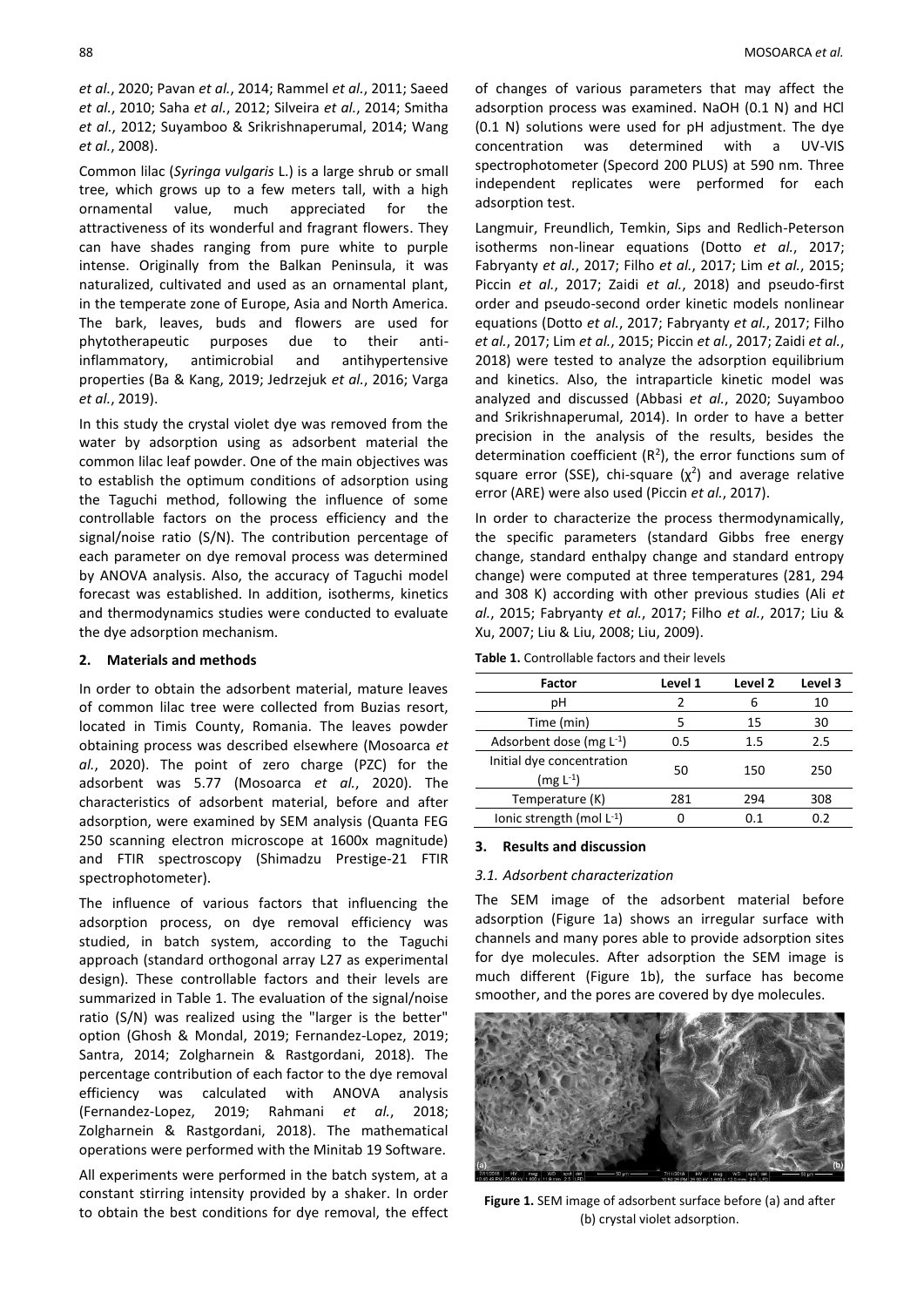| pH             | Time (min) | Adsorbent<br>dose $(g L^{-1})$ | <b>Initial dye</b><br>concentration (mg $L^{-1}$ ) | Temperature (K) | Ionic strength<br>$(mod L-1)$ | Removal<br>efficiency (%) | S/N ratio |
|----------------|------------|--------------------------------|----------------------------------------------------|-----------------|-------------------------------|---------------------------|-----------|
| 2              | 5          | 0.5                            | 50                                                 | 281             | 0                             | 16.69                     | 24.44     |
| $\overline{2}$ | 5          | 0.5                            | 50                                                 | 294             | 0.1                           | 14.73                     | 23.36     |
| 2              | 5          | 0.5                            | 50                                                 | 308             | 0.2                           | 14.81                     | 23.41     |
| $\overline{2}$ | 15         | 1.5                            | 150                                                | 281             | 0                             | 26.27                     | 28.38     |
| $\overline{2}$ | 15         | 1.5                            | 150                                                | 294             | 0.1                           | 23.19                     | 27.30     |
| 2              | 15         | 1.5                            | 150                                                | 308             | 0.2                           | 23.85                     | 27.54     |
| $\overline{2}$ | 30         | 2.5                            | 250                                                | 281             | $\mathbf 0$                   | 27.90                     | 28.91     |
| 2              | 30         | 2.5                            | 250                                                | 294             | 0.1                           | 24.62                     | 27.82     |
| 2              | 30         | 2.5                            | 250                                                | 308             | 0.2                           | 25.33                     | 28.07     |
| 6              | 5          | 1.5                            | 250                                                | 281             | 0.1                           | 49.30                     | 33.85     |
| 6              | 5          | 1.5                            | 250                                                | 294             | 0.2                           | 52.70                     | 34.43     |
| 6              | 5          | 1.5                            | 250                                                | 308             | $\mathbf 0$                   | 69.02                     | 36.77     |
| 6              | 15         | 2.5                            | 50                                                 | 281             | 0.1                           | 64.78                     | 36.22     |
| 6              | 15         | 2.5                            | 50                                                 | 294             | 0.2                           | 69.24                     | 36.80     |
| 6              | 15         | 2.5                            | 50                                                 | 308             | $\mathbf 0$                   | 90.70                     | 39.15     |
| 6              | 30         | 0.5                            | 150                                                | 281             | 0.1                           | 44.05                     | 32.87     |
| 6              | 30         | 0.5                            | 150                                                | 294             | 0.2                           | 47.08                     | 33.45     |
| 6              | 30         | 0.5                            | 150                                                | 308             | $\mathbf 0$                   | 61.67                     | 35.80     |
| 10             | 5          | 2.5                            | 150                                                | 281             | 0.2                           | 55.57                     | 34.89     |
| 10             | 5          | 2.5                            | 150                                                | 294             | $\mathbf 0$                   | 75.63                     | 37.57     |
| 10             | 5          | 2.5                            | 150                                                | 308             | 0.1                           | 64.25                     | 36.15     |
| 10             | 15         | 0.5                            | 250                                                | 281             | 0.2                           | 40.41                     | 32.12     |
| 10             | 15         | 0.5                            | 250                                                | 294             | $\mathbf 0$                   | 54.99                     | 34.80     |
| 10             | 15         | 0.5                            | 250                                                | 308             | 0.1                           | 46.72                     | 33.39     |
| 10             | 30         | 1.5                            | 50                                                 | 281             | 0.2                           | 64.20                     | 36.15     |
| 10             | 30         | 1.5                            | 50                                                 | 294             | $\mathbf 0$                   | 87.37                     | 38.82     |
| 10             | 30         | 1.5                            | 50                                                 | 308             | 0.1                           | 74.23                     | 37.41     |

**Table 2.** Experimental layout of L27 orthogonal array and results obtained for removal efficiency and S/N ratios



Figure 2. FTIR spectrum of common lilac tree leaves powder before and after crystal violet adsorption.

Following the FTIR analysis it was found that cellulose, hemicellulose and lignin are the main components of the adsorbent material (Mosoarca *et al.*, 2020). The FTIR spectra of adsorbent before and after adsorption, shown in Figure 2, indicates specific peaks for main functional group existing in cellulose (3382 cm $^{-1}$ , 2933 cm $^{-1}$ , 1026 cm $^{-1}$ 1 , 609 cm-1 ) (Ali *et al.*, 2015; Garg *et al.*, 2007; Lupoi *et al.*, 2015; Miraboutalebi *et al.*, 2017; Moosavinejad *et al.*, 2019), hemicellulose (2933 cm<sup>-1</sup>, 1647 cm<sup>-1</sup>, 1255 cm<sup>-1</sup>, 1026 cm-1 ) (Lupoi *et al.*, 2015; Moosavinejad *et al.*, 2019; Saravanakumar *et al.*, 2014; Senthamaraikannan *et al.*,

2019; Shaharuddin *et al.*, 2014; Weng *et al.*, 2009) and lignin (3382 cm<sup>-1</sup>, 2933 cm<sup>-1</sup>, 1647 cm<sup>-1</sup>, 1422 cm<sup>-1</sup>) (Miraboutalebi *et al.*, 2017; Moosavinejad *et al.*, 2019; Senthamaraikannan *et al.*, 2019; Shaharuddin *et al.*, 2014; Chang *et al.*, 2015; Sahoo *et al.*, 2011).

# *3.2. Optimization parameters of adsorption process using Taguchi approach*

The optimum conditions for crystal violet removal from water were established using a L27 orthogonal array Taguchi design. The effect of 27 experiments, conducted according to the specified orthogonal array table, on the dye removal efficiency and the signal to noise (S/N) ratios is reveal in Table 2.

Depending on the combination of the controllable factors the removal efficiency ranged from 14.73 to 90.70 %. The value of S/N ratio increase with the increasing of pH, time, adsorbent dose and temperature, while the increase of the initial dye concentration and ionic strength has a negative effect on this parameter (Figure 3). Also, Figure 3 reveals that the strongest variation in S/N ratio occurred with pH followed by adsorbent dose, ionic strength, contact time, temperature and initial dye concentration. Therefore, the controllable factor with the greatest influence was the pH and the factor with the least influence was the initial dye concentration. The optimum conditions for dye removal, indicate by the maximum mean of S/N ratio were: pH = 10, contact time 30 minutes,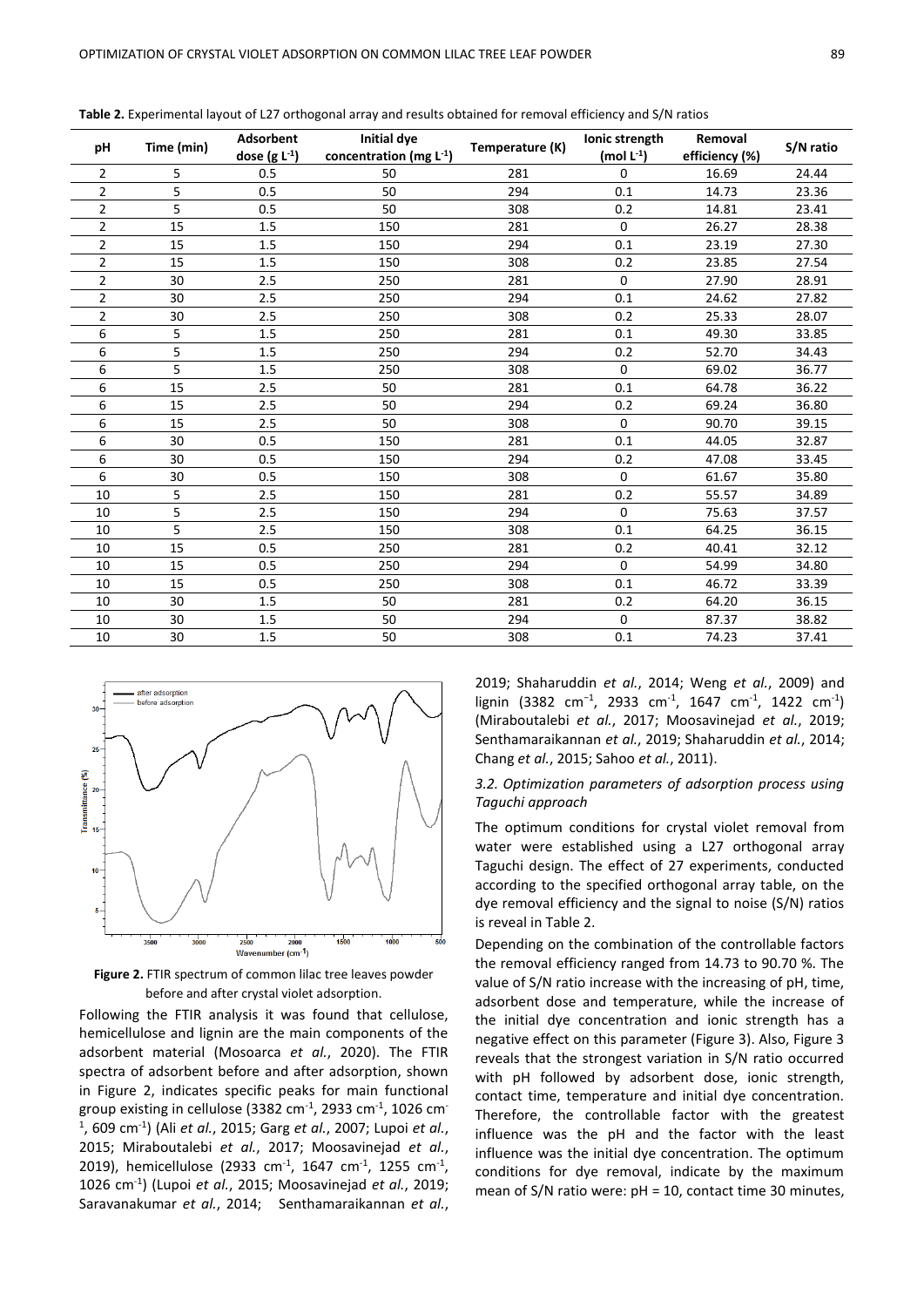



**Figure 3.** Signal-to-noise main effect plots for each controllable





The results of the analysis of variance (ANOVA), carried out to assess the contribution of each controllable factor to the process, are presented in Figure 4. They confirm the same order of influence for the controllable factors, the pH having the highest contribution percentage and the initial concentration the lowest percentage.

In order to establish the accuracy of Taguchi model forecast, the predicted values of dye removal efficiency were correlated with the experimental ones. Figure 5 indicate a very good correlation between the values and confirm the Taguchi method precision.

### *3.3. Equilibrum and kinetic studies*

Langmuir, Freundlich, Temkin, Sips and Redlich-Peterson adsorption isotherms (Figure 6) were used to study the interactions between the dye and the adsorbent material as well as to obtain information about the adsorption mechanism (Alizadeh *et al.*, 2017; Aysu & Kucuk, 2015; Laskar & Kumar, 2018; Lim *et al.*, 2015; Mirza & Ahmad, 2020; Zaidi *et al.*, 2018).

The values for determination coefficient  $(R^2)$ , sum of square error (SSE), chi-square  $(\chi^2)$  and average relative error (ARE) are summarized in Table 3. The data suggest that the adsorption process is best described by the Langmuir isotherm. In addition, the value for the R<sup>L</sup> parameter (0.26) was calculated and this indicated that the adsorption is favorable.



**Figure 5.** Comparison of experimental and predicted dye removal efficiency.



**Figure 6.** The tested adsorption isotherms (non-linear forms) for the crystal violet adsorption on common lilac tree leaves powder.

Table 4 compares the maximum adsorption capacities for different low-cost adsorbents used for crystal violet adsorption. The value of the maximum adsorption capacity obtained for common lilac tree leaves powder, 196.75 (mg  $g^{-1}$ ), is higher than other similar adsorbents previously reported in the literature.

The pseudo-first-order, pseudo-second-order and intraparticle diffusion models were used to study the adsorption kinetics (Figures 7 and 8). The kinetic parameters of these models can provide useful information needed to predict the adsorption rate and design the adsorption processes (Abbasi *et al.*, 2020; Alizadeh *et al.*, 2017; Laskar & Kumar, 2018; Patil *et al.*, 2020). Kinetic constants and the corresponding error functions presented in Table 5 indicate that the pseudosecond-order model best characterizes the process. The similar conclusion has been reported in other articles concerning the dyes adsorption on low-cost adsorbent materials (Chakraborty *et al.*, 2012; Filho *et al.*, 2017; Loulidi *et al.*, 2020; Pavan *et al.*, 2014; Smitha *et al.*, 2012; Zamouche *et al.*, 2020).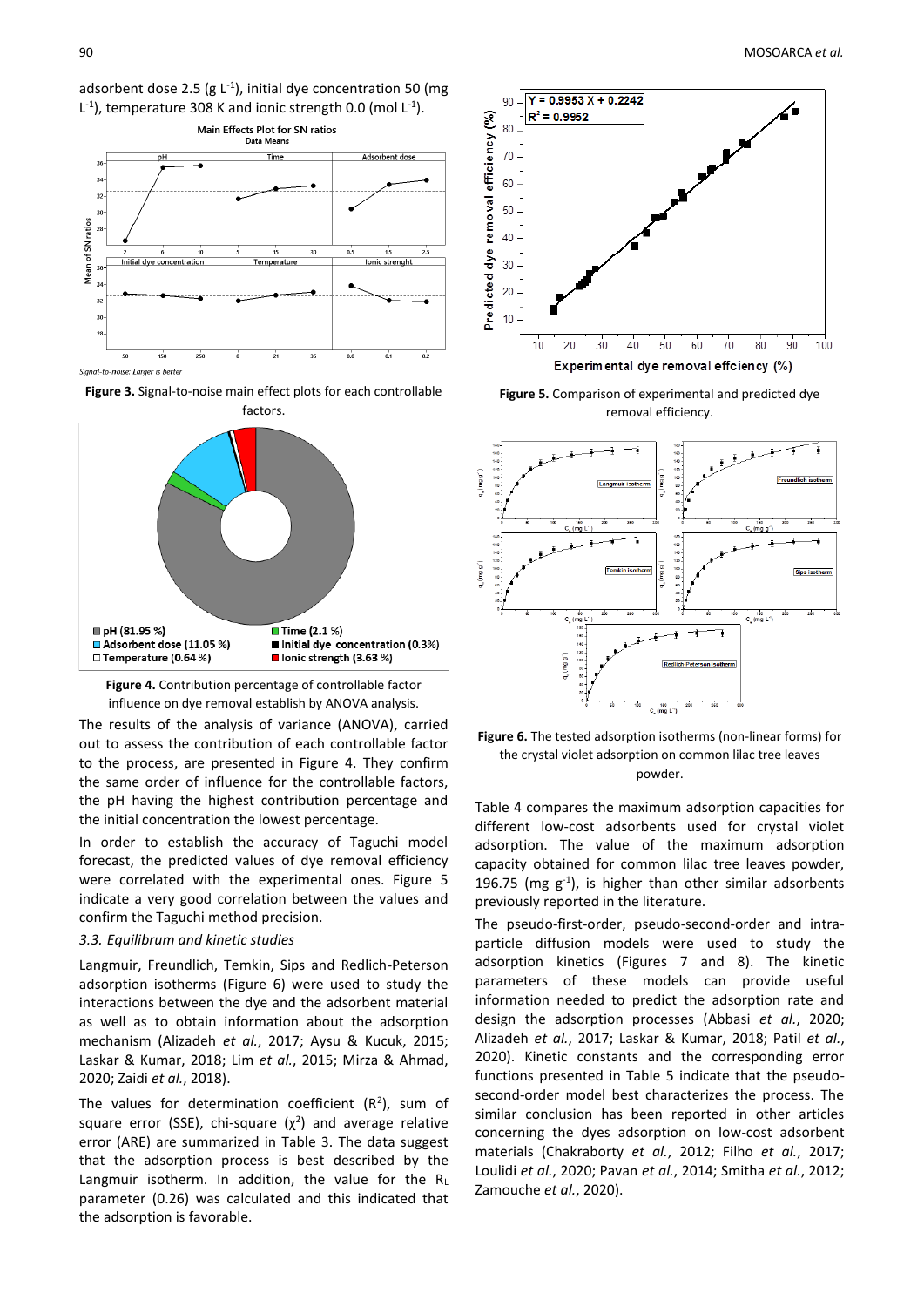The intra-particle kinetic model includes three steps. At the beginning of the process, the adsorption proceeds at high speed, the dye molecules immediately entering the large pores on the surface of the adsorbent. In step 2 the intra-particles diffusion proceeds with lower speed, the dye molecules entering the small pores of the adsorbent and then, in step 3, the equilibrium is reached. The present finding indicate that intra-particle diffusion intervene in process but it is not the only one mechanism involved in adsorption (Abbasi *et al.*, 2020; Suyamboo and Srikrishnaperumal, 2014).



**Figure 7.** Pseudo-first-order and pseudo-second-order kinetic models (non-linear forms) for the crystal violet adsorption on common lilac tree leaves powder.



**Figure 8.** Fitted three-step intra-particle kinetic model for the crystal violet adsorption on common lilac tree leaves powder.

#### *3.4. Influence of initial solution pH on adsorption capacity*

The effect of initial pH of solution on the adsorption capacity is shown in Figure 9. The highest values of this parameter were obtained at pH > 6. Taking into account that pH<sub>PZC</sub> of adsorbent materials is 5.77 (Mosoarca *et al.*, 2020), the better results can be explained by the fact that at higher pH values than  $pH_{PZC}$  adsorbent surface is negative and binding of dye cations is favorable due to the electrostatic attractions (Fabryanty *et al.*, 2017; Lim *et al.*,

2015; Rahmani *et al.*, 2018; Zolgharnein and Rastgordani, 2018).



**Figure 9.** The effect **of** initial solution pH on adsorption capacity.



Figure 10. Plot of ln KL vs. 1/T for the crystal violet adsorption on common lilac tree leaves powder.

# *3.5. Thermodynamic study*

Thermodynamic parameters were calculated from the slope and the intercept of  $\ln K_L$  versus 1/T plot (Figure 10), where: KL represents the Langmuir constant and T represents the absolute temperature (Ali *et al.*, 2015; Fabryanty *et al.*, 2017; Filho *et al.*, 2017; Liu & Xu, 2007; Liu & Liu, 2008; Liu, 2009). The obtained values for these parameters are presented in Table 6. The positive value of  $ΔH<sup>o</sup>$  and the negative value of  $ΔG<sup>o</sup>$  indicates that the dye adsorption on the adsorbent material is a favorable, spontaneous and endothermic process. In addition, the positive value of  $\Delta S^0$  reveal the affinity of the adsorbent for the crystal violet dye (Aysu & Kucuk, 2015; Fabryanty *et al.*, 2017; Loulidi *et al.*, 2020). The same observations have been reported in other studies in which similar adsorbents were used to remove crystal violet dye from water (Filho *et al.*, 2017; Kulkarni *et al.*, 2017; Loulidi *et*  al., 2020; Zaidi et al., 2018). The value of ΔH<sup>0</sup> less than 20 (kJ mol<sup>-1</sup>) shows that the dye removal mechanism is mainly physical adsorption and van der Waals interaction in involved in the physisorption (Jiang & Hu, 2019; Loulidi *et al.*, 2020; Zehra *et al.*, 2016).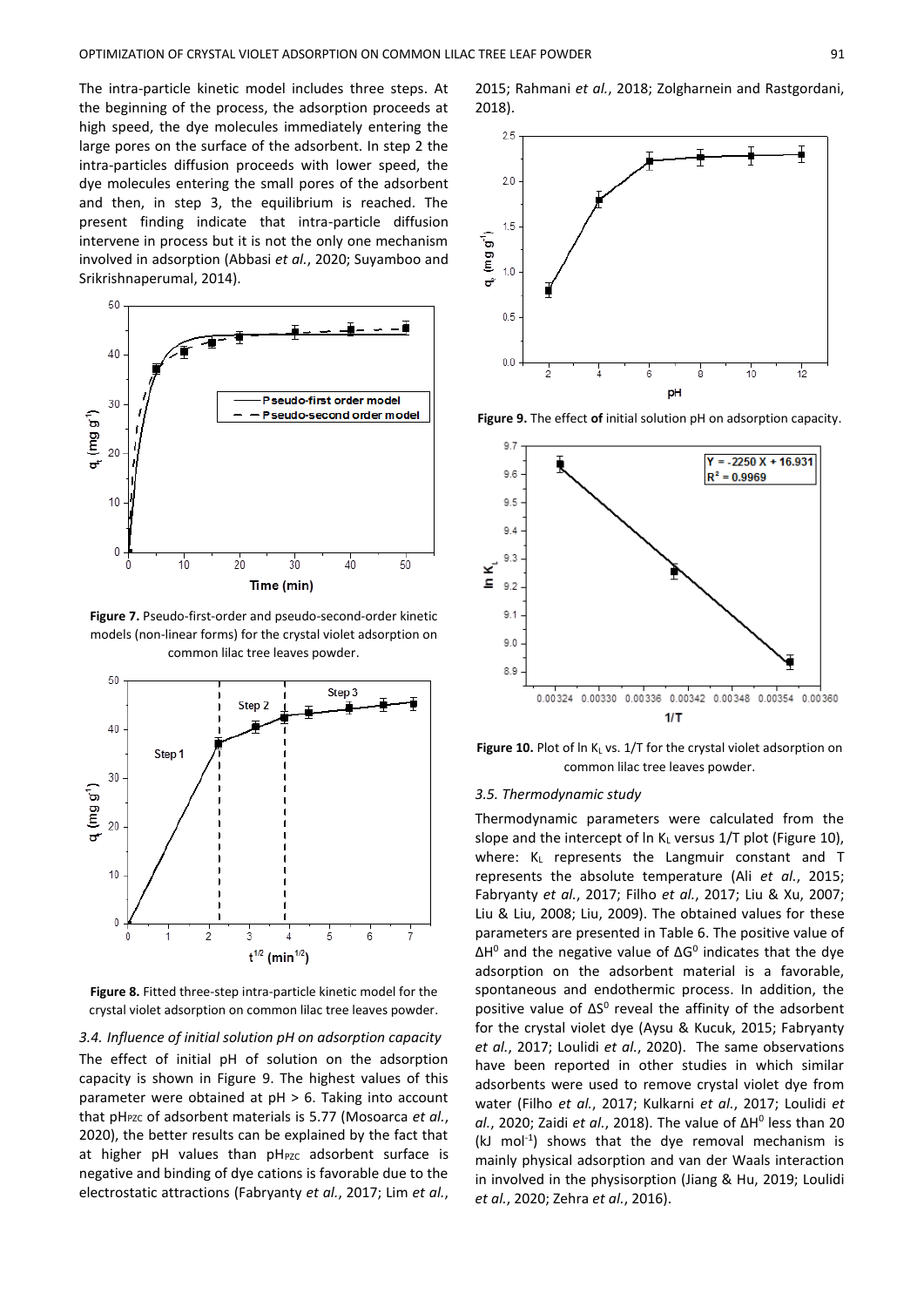**Table 3.** Adsorption isotherms models constants and the corresponding error functions

| Isotherm model                  | <b>Parameters</b>                                                                                               | Value                      |
|---------------------------------|-----------------------------------------------------------------------------------------------------------------|----------------------------|
|                                 | $K_L$ (L mg <sup>-1</sup> )                                                                                     | $0.027 \pm 0.001$          |
|                                 | $q_{max}$ (mg $g^{-1}$ )                                                                                        | $196.7 \pm 4.21$           |
|                                 | R <sup>2</sup>                                                                                                  | 0.9984                     |
| Langmuir non-linear             | $\chi^2$                                                                                                        | 0.55                       |
|                                 | <b>SSE</b>                                                                                                      | 48.01                      |
|                                 | ARE (%)                                                                                                         | 2.16                       |
|                                 | $K_f$ (mg g <sup>-1</sup> )(L <sup>1/n</sup> mg <sup>-1/n</sup> )                                               | $9.07 \pm 1.29$            |
|                                 | 1/n                                                                                                             | $0.66 \pm 0.03$            |
|                                 | R <sup>2</sup>                                                                                                  | 0.9256                     |
| Freundlich non-linear           | $\chi^2$                                                                                                        | 28.82                      |
|                                 | <b>SSE</b>                                                                                                      | 2215                       |
|                                 | ARE (%)                                                                                                         | 13.02                      |
|                                 | $K_T$ (L mg <sup>-1</sup> )                                                                                     | $0.313 \pm 0.001$          |
|                                 | $b$ (kJ $g^{-1}$ )                                                                                              | $60.06 \pm 2.14$           |
|                                 | R <sup>2</sup>                                                                                                  | 0.9838                     |
| Temkin non-linear               | $\chi^2$                                                                                                        | 4.40                       |
|                                 | <b>SSE</b>                                                                                                      | 470                        |
|                                 | ARE (%)                                                                                                         | 6.03                       |
|                                 | $Q_{sat}$ (mg $g^{-1}$ )                                                                                        | $186.9 \pm 5.1$            |
|                                 | $K_S$ (L mg-1)                                                                                                  | $0.019 \pm 0.002$          |
|                                 | n                                                                                                               | $1.13 \pm 0.03$            |
| Sips non-linear                 | R <sup>2</sup>                                                                                                  | 0.9981                     |
|                                 | $\chi^2$                                                                                                        | 0.89                       |
|                                 | <b>SSE</b>                                                                                                      | 95.12                      |
|                                 | ARE (%)                                                                                                         | 2.69                       |
|                                 | $K_{RP}$ (L $g^{-1}$ )                                                                                          | $4.12 \pm 0.03$            |
|                                 | $a_{RP}$ (L mg <sup>-1</sup> )                                                                                  | $0.014 \pm 0.001$          |
|                                 | $\beta_{RP}$                                                                                                    | $1.06 \pm 0.02$            |
| Redlich-Peterson non-linear     | R <sup>2</sup>                                                                                                  | 0.9947                     |
|                                 | $\chi^2$                                                                                                        | 4.46                       |
|                                 | <b>SSE</b>                                                                                                      | 365                        |
|                                 | ARE (%)                                                                                                         | 6.59                       |
|                                 | Table 4. The maximum adsorption capacities for different low-cost adsorbents used for crystal violet adsorption |                            |
| <b>Adsorbent material</b>       | Adsorption capacity ( $mg g^{-1}$ )                                                                             | Reference                  |
| Calotropis procera leaf         | 4.14                                                                                                            | (Ali & Muhammad, 2008)     |
| Pineapple crown leaves          | 6.49                                                                                                            | (Nieva et al., 2020)       |
| Corn stalk                      | 9.64                                                                                                            | (Muhammad et al., 2019)    |
| Almond shells                   | 12.20                                                                                                           | (Loulidi et al., 2020)     |
| Peel of Cucumis sativa fruit    | 34.24                                                                                                           | (Smitha et al., 2012)      |
| Date palm leaves powder         | 37.73                                                                                                           | (Ghazali et al., 2018)     |
| Rice bran                       | 41.68                                                                                                           | (Wang et al., 2008)        |
| Jackfruit leaf powder           | 43.39                                                                                                           | (Saha et al., 2012)        |
| Punica granatum shell           | 50.21                                                                                                           | (Silveira et al., 2014)    |
| Eragrostis plana nees           | 60.10                                                                                                           | (Filho et al., 2017)       |
| Laminaria japonica              | 66.64                                                                                                           | (Wang et al., 2008)        |
| Wheat bran                      | 69.15                                                                                                           |                            |
|                                 |                                                                                                                 | (Wang et al., 2008)        |
| Pineapple leaf powder           | 78.22                                                                                                           | (Chakraborty et al., 2012) |
| Palm kernel fiber               | 78.90                                                                                                           | (El-Sayed, 2011)           |
| Pará chestnut husk              | 83.60                                                                                                           | (Georgin et al., 2018)     |
| Papaya seeds                    | 85.99                                                                                                           | (Pavan et al., 2014)       |
| Wood apple shell                | 129.87                                                                                                          | (Jain & Jayaram, 2010)     |
| Breadfruit skin                 | 145.80                                                                                                          | (Lim et al., 2015)         |
| Moringa oleifera pod husk       | 156.25                                                                                                          | (Keereerak & Chinpa, 2020) |
| Chaetophora elegans alga        | 158.70                                                                                                          | (Rammel et al., 2011)      |
| Common lilac tree leaves powder | 196.75                                                                                                          | This study                 |
| Grapefruit peel                 | 254.16                                                                                                          | (Saeed et al., 2010)       |
| Water hyacinth root powder      | 322.58                                                                                                          | (Kulkarni et al., 2017)    |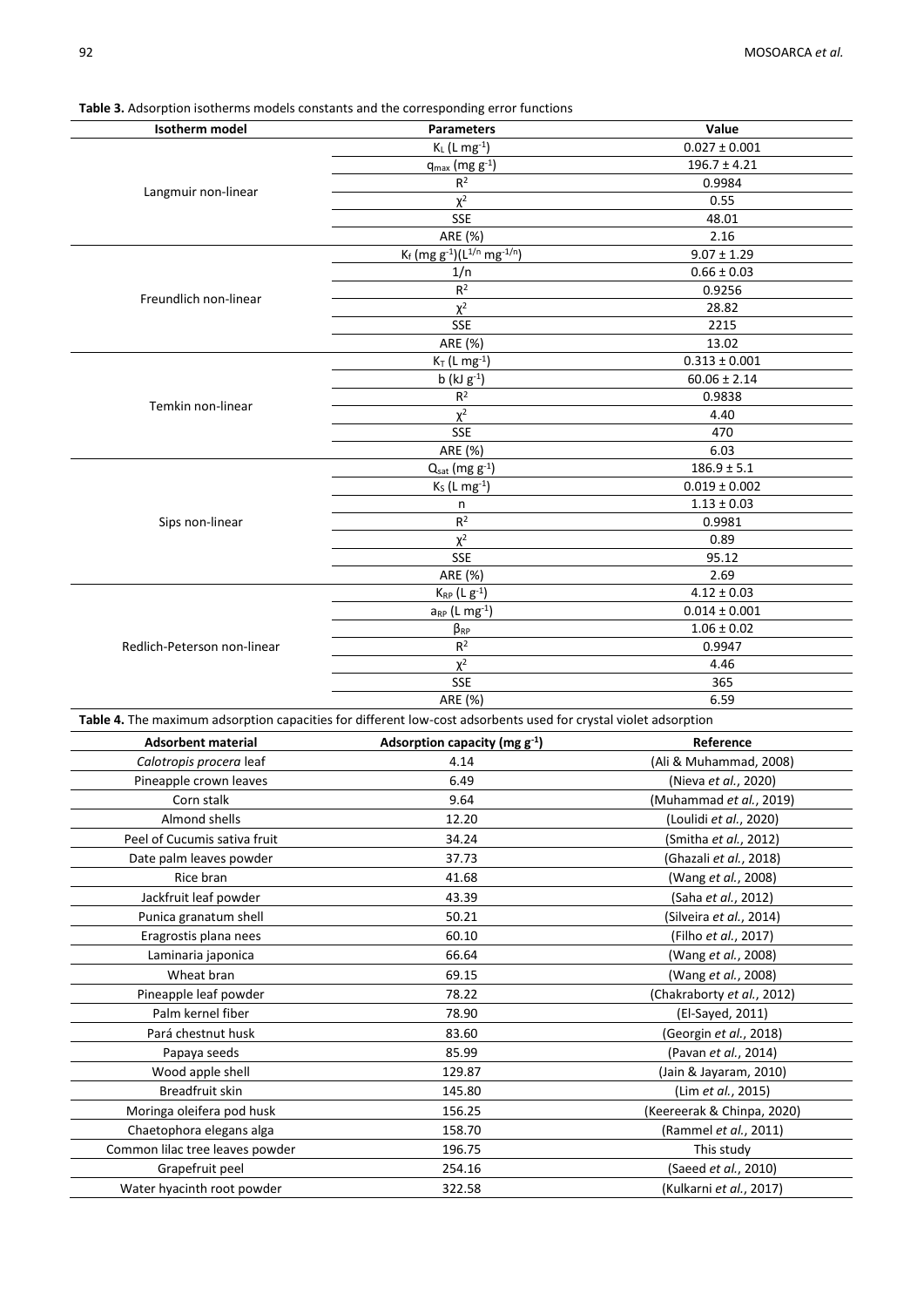**Table 5.** Kinetic models constants and the corresponding error functions

| <b>Kinetic model</b>           | <b>Parameters</b>                             | Value             |
|--------------------------------|-----------------------------------------------|-------------------|
|                                | $k_1$ (min <sup>-1</sup> )                    | $0.39 \pm 0.03$   |
| Pseudo-first-order non-linear  | $q_{e,calc}$ (mg $g^{-1}$ )                   | $42.68 \pm 0.57$  |
|                                | $R^2$                                         | 0.9925            |
|                                | $\chi^2$                                      | 0.46              |
|                                | <b>SSE</b>                                    | 19.92             |
|                                | ARE (%)                                       | 15.35             |
| Pseudo-second-order non-linear | $k_2$ (g mg <sup>-1</sup> min <sup>-1</sup> ) | $0.017 \pm 0.007$ |
|                                | $q_{e,calc}$ (mg $g^{-1}$ )                   | $46.23 \pm 0.18$  |
|                                | $R^2$                                         | 0.9997            |
|                                | $\chi^2$                                      | 0.01              |
|                                | <b>SSE</b>                                    | 0.53              |
|                                | ARE (%)                                       | 13.00             |

**Table 6.** Thermodynamic parameters for the crystal violet adsorption on common lilac tree leaves powder

| $\Delta G$ (kJ mol <sup>-1</sup> ) |          |          | $\Delta H$ (kJ mol <sup>-1</sup> ) | $\Delta S$ (J mol <sup>-1</sup> ) |
|------------------------------------|----------|----------|------------------------------------|-----------------------------------|
| 281 K                              | 294 K    | 308 K    |                                    |                                   |
| $-20.87$                           | $-22.62$ | $-24.67$ | 2.25                               | 16.93                             |

# **4. Conclusions**

The lilac tree leaf powder has a high efficiency on the crystal violet dye removal from aqueous solution. Using a Taguchi standard orthogonal array L27 as experimental design the optimum condition of adsorption were establish and it was concluded that the controllable factor with the greatest influence on the process was the pH and the factor with the least influence was the initial dye concentration. ANOVA analysis confirmed the results obtained by the Taguchi method. The correlation between the predicted values of dye removal efficiency and the experimental ones indicated a high accuracy of the Taguchi experimental design. The equilibrium and kinetics adsorption data can be best fitted by Langmuir isotherm and pseudo-second order kinetic model, respectively. The adsorbent material had a higher value of maximum adsorption capacity than other similar adsorbents used for crystal violet adsorption. The thermodynamic parameters indicate is a favorable, spontaneous and endothermic physisorption process.

#### **References**

- Abbasi F., Tavakkoli Yaraki M., Farrokhnia A. and Bamdad M. (2020), Keratin nanoparticles obtained from human hair for removal of crystal violet from aqueous solution: Optimized by Taguchi method, *International Journal of Biological Macromolecules,* **143***,* 492–500.
- Ali H. and Muhammad S.K. (2008), Biosorption of crystal violet from water on leaf biomass of *Calotropis procera*, *Journal of Environmental Science and Technology,* **1**(3), 143–150.
- Ali M.E., Yong C.K., Ching Y.C., Chuah C.H. and Liou N.S. (2015), Effect of single and double stage chemically treated kenaf fibers on mechanical properties of polyvinyl alcohol film, *BioResources,* **10**(1), 822–838.
- Alizadeh N., Shariati S. and Besharati N. (2017), Adsorption of crystal violet and methylene blue on Azolla and Fig leaves modified with magnetite iron oxide nanoparticles,

*International Journal of Environmental Research,* **11***,* 197– 206.

- Aysu T. and Kucuk M.M. (2015), Removal of crystal violet and methylene blue from aqueous solutions by activated carbon prepared from *Ferula orientalis*, *International Journal of Environmental Science and Technology,* **12**, 2273–2284.
- Ba M. and Kang J. (2019), Effect of a fragrant tree on the perception of traffic noise, *Building and Environment,* **156***,* 147–155.
- Behboudi G., Shayesteh K., Tavakkoli Yaraki M., Ali Ebrahimi H. and Moradi S. (2021), Optimized synthesis of lignin sulfonate nanoparticles by solvent shifting method and their application for adsorptive removal of dye pollutant, *Chemosphere,* **285**, 131576.
- Bharathi K.S. and Ramesh S.T. (2012), Biosorption of crystal violet from aqueous solution by *Citrullus lanatus* rind, *Journal of Environmental Research and Development,* **7**(1A), 321–329.
- Chahinez H.O., Abdelkader O., Leila Y. and Tran H.N. (2020), Onestage preparation of palm petiole-derived biochar: Characterization and application for adsorption of crystal violet dye in water, *Environmental Technology & Innovation,*  **19***,* 100872.
- Chakraborty S., Chowdhury S. and Saha P.D. (2011), Adsorption of crystal violet from aqueous solution onto NaOH-modified rice husk, *Carbohydrate Polymers,* **86**(4), 1533–1541.
- Chakraborty S., Chowdhury S. and Saha P.D. (2012), Insight into biosorption equilibrium, kinetics and thermo-dynamics of crystal violet onto *Ananas comosus* (pineapple) leaf powder, *Applied Water Science,* **2***,* 135–141.
- Chang H.T., Yeh T.F., Hsu F.L., Kuo-Huang L.L., Lee C.M., Huang Y.S. and Chang S.T. (2015), Profiling the chemical composition and growth strain of giant bamboo (*Dendrocalamus giganteus* Munro), *BioResources,* **10**(1), 1260–1270.
- Chowdhury S., Chakraborty S. and Saha P.D. (2013), Removal of crystal violet from aqueous solution by adsorption onto Eggshells: equilibrium, kinetics, thermodynamics and artificial neural network modeling. *Waste and Biomass Valorization,* **4***,* 655–664.
- Dotto G.L., Salau N.P.G., Piccin J.S., Cadaval T.R.S. and de Pinto L.A.A. (2017), Adsorption kinetics in liquid phase: Modeling for discontinuous and continuous systems, In: *Adsorption Processes for Water Treatment and Purification*, Bonilla-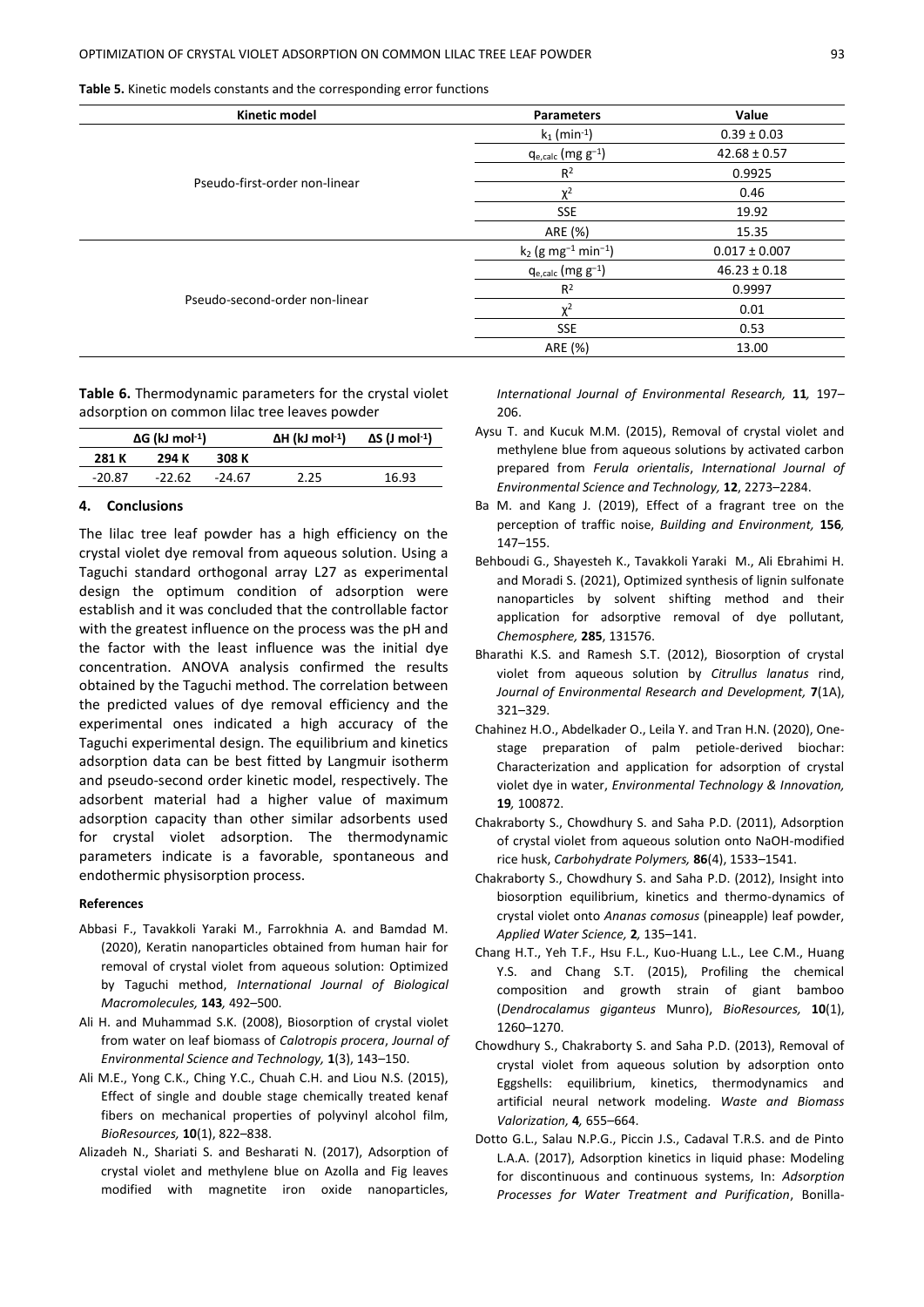Petriciolet A., Mendoza-Castillo D. and Reynel-Avila H. (Eds.), Springer, Switzerland.

- El-Sayed G.O. (2011), Removal of methylene blue and crystal violet from aqueous solutions by palm kernel fiber, *Desalination,* **272**(1–3), 225–232.
- Fabryanty R., Valencia C., Soetaredjo F.E., Putro J.N., Santoso S.P., Kurniawan A., Ju Y.H. and Ismadji S. (2017), Removal of crystal violet dye by adsorption using bentonite – alginate composite, *Journal of Environmental Chemical Engineering,*  **5**(6), 5677–5687.
- Fernandez-Lopez J.A., Angosto J.M., Roca M.J. and Minarro M.D. (2019), Taguchi design-based enhancement of heavy metals bioremoval by agroindustrial waste biomass from artichoke, *Science of The Total Environment,* **653**, 55–63.
- Filho A.C.D., Mazzocato A.C., Dotto G.L., Thue P.S. and Pavan F.A. (2017), *Eragrostis plana* Nees as a novel eco-friendly adsorbent for removal of crystal violet from aqueous solutions, *Environmental Science and Pollution Research,* **24***,* 19909–19919.
- Franco D.S.P., Fagundes J.L.S., Georgin J., Salaua N.P.G. and Dotto G.L. (2020), A mass transfer study considering intraparticle diffusion and axial dispersion for fixed-bed adsorption of crystal violet on pecan pericarp (*Carya illinoensis*), *Chemical Engineering Journal,* **397***,* 125423.
- Garg U.K., Kaur M.P., Garg V.K. and Sud D. (2007), Removal of hexavalent chromium from aqueous solution by agricultural waste biomass, *Journal of Hazardous Materials,* **140**(1–2), 60–68.
- Ghazali A., Shirani M., Semnania A., Zare-Shahabadic V. and Nekoeiniad M. (2018), Optimization of crystal violet adsorption onto Date palm leaves as a potent biosorbent from aqueous solutions using response surface methodology and ant colony, *Journal of Environmental Chemical Engineering,* **6**(4), 3942–3950.
- Georgin J., Franco D.S.P., Netto M.S., Allasia D., Oliveira M.L.S. and Dotto G.L. (2020), Evaluation of *Ocotea puberula* bark powder (OPBP) as an effective adsorbent to uptake crystal violet from colored effluents: alternative kinetic approaches, *Environmental Science and Pollution Research,* **27***,* 25727– 25739.
- Georgin J., Marques B.S., Peres E.C., Allasia D. and Dotto G.L. (2018), Biosorption of cationic dyes by pará chestnut husk (*Bertholletia excelsa*), *Water Science & Technology,* **77**(6), 1612–1621.
- Ghosh S.B. and Mondal N.K. (2019), Application of Taguchi method for optimizing the process parameters for the removal of fluoride by Al-impregnated *Eucalyptus* bark ash, *Environmental Nanotechnology, Monitoring & Management*, **11**, 100206.
- Jain S. and Jayaram R.V. (2010), Removal of basic dyes from aqueous solution by low-cost adsorbent: Wood apple shell (*Feronia acidissima*), *Desalination,* **250**(3), 921–927.
- Jedrzejuk A., Rabiza-Swider J., Skutnik E. and Lukaszewska A. (2016), Some factors affecting longevity of cut lilacs, *Postharvest Biology and Technology*, **111**, 247–255.
- Jiang Z. and Hu D. (2019), Molecular mechanism of anionic dyes adsorption on cationized rice husk cellulose from agricultural wastes, *Journal of Molecular Liquids,* **276***,* 105–114.
- Keereerak A. and Chinpa W. (2020), A potential biosorbent from *Moringa oleifera* pod husk for crystal violet adsorption:

Kinetics, isotherms, thermodynamic and desorption studies, *ScienceAsia,* **46***,* 186–194.

- Kosar Hashemi Y., Tavakkoli Yaraki M., Ghanbari S., Heidarpoor Saremi L. and Givianrad M.H. (2021), Photodegradation of organic water pollutants under visible light using anatase F, N co-doped  $TiO<sub>2</sub>/SiO<sub>2</sub>$  nanocomposite: Semi-pilot plant experiment and density functional theory calculations, *Chemosphere,* **275**, 129903.
- Kulkarni M.R., Revanth T., Anirudh A. and Bhat P. (2017), Removal of crystal violet dye from aqueous solution using water hyacinth: equilibrium, kinetics and thermodynamics study, *Resource-Efficient Technologies,* **3**(1), 71–77.
- Laskar N. and Kumar U. (2018), Adsorption of crystal violet from wastewater by modified *Bambusa Tulda*, *KSCE Journal of Civil Engineering,* **22***,* 2755–2763
- Lim L.B.L., Priyantha N. and Mansor N.H.M. (2015), *Artocarpus altilis* (breadfruit) skin as a potential low-cost biosorbent for the removal of crystal violet dye: equilibrium, thermodynamics and kinetics studies, *Environmental Earth Sciences,* **73***,* 3239–3247.
- Liu Y. and Xu H. (2007), Equilibrium, thermodynamics and mechanisms of  $Ni<sup>2+</sup>$  biosorption by aerobic granules, *Biochemical Engineering Journal,* **35**(2), 174–182.
- Liu Y. and Liu Y.J. (2008), Biosorption isotherms, kinetics and thermodynamics, *Separation and Purification Technology,*  **61**(3), 229–242.
- Liu Y. (2009), Is the Free Energy Change of Adsorption Correctly Calculated?, *Journal of Chemical & Engineering Data,* **54**(7), 1981–1985.
- Loulidi I., Boukhlifi F., Ouchabi M., Amar A., Jabri M., Kali A., Chraibi S., Hadey C. and Aziz F. (2020), Adsorption of crystal violet onto an agricultural waste residue: kinetics, isotherm, thermodynamics and mechanism of adsorption, *The Scientific World Journal,* **2020**, 5873521.
- Lupoi J.S., Smith-Moritz A., Singh S., McQualter R., Scheller H.V., Simmons B.A. and Henry R.J. (2015), Localization of polyhydroxybutyrate in sugarcane using Fourier-transform infrared microspectroscopy and multivariate imaging, *Biotechnology for Biofuels,* **8***,* 98.
- Miraboutalebi S.M., Nikouzad S.K., Peydayesh M., Allahgholi N., Vafajoo L. and McKay G. (2017), Methylene blue adsorption via maize silk powder: Kinetic, equilibrium, thermodynamic studies and residual error analysis, *Process Safety and Environmental Protection,* **106***,* 191–202.
- Mirza A. and Ahmad R. (2020), An efficient sequestration of toxic crystal violet dye from aqueous solution by Alginate/Pectin nanocomposite: A novel and ecofriendly adsorbent, *Groundwater for Sustainable Development*, **11**, 100373.
- Moosavinejad S.M., Madhoushi M., Vakili M. and Rasouli D. (2019), Evaluation of degradation in chemical compounds of wood in historical buildings using FT-IR and FT-RA-MAN vibrational spectroscopy, *Maderas. Ciencia y tecnologia,*  **21**(3), 381–392.
- Mosaviniya M., Kikhavani T., Tanzifi M., Tavakkoli Yaraki M., Tajbakhsh P. and Lajevardi A. (2019), Facile green synthesis of silver nanoparticles using *Crocus Haussknechtii Bois* bulb extract: Catalytic activity and antibacterial properties, *Colloid and Interface Science Communications,* **33**, 100211.
- Mosoarca G., Vancea C., Popa S., Gheju M. and Boran S. (2020), *Syringa vulgaris* leaves powder a novel low‑cost adsorbent for methylene blue removal: isotherms, kinetics,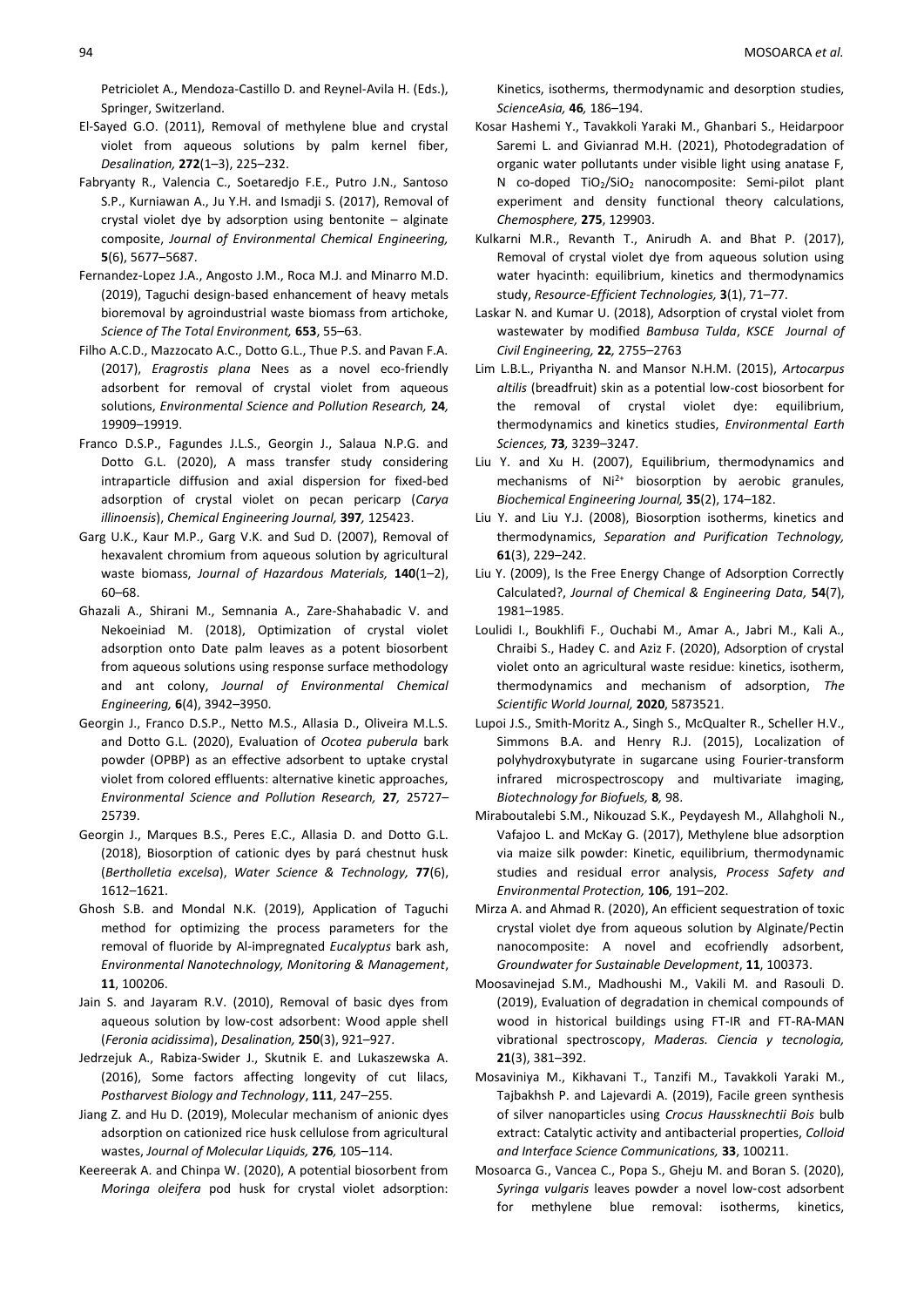thermodynamic and optimization by Taguchi method, *Scientific Reports*, **10**, 17676.

- Muhammad U.L., Zango Z.U., Kadir H.A. and Usman A. (2019), Crystal violet removal from aqueous solution using corn stalk biosorbent, *Science World Journal,* **14**(1), 133–138.
- Nieva A.D., Avena L.G.S., Pascual M.A.M. and Pamintuan K.R.S. (2020), Characterization of Powdered Pineapple (*Ananas comosus*) Crown Leaves as Adsorbent for Crystal Violet in Aqueous Solutions, *IOP Conf. Series: Earth and Environmental Science,* **563***,* 012010.
- Nouri A., Tavakkoli Yaraki M., Lajevardi A., Rezaei Z., Ghorbanpour M. and Tanzifi M. (2020), Ultrasonic-assisted green synthesis of silver nanoparticles using *Mentha aquatica* leaf extract for enhanced antibacterial properties and catalytic activity, *Colloid and Interface Science Communications,* **35**, 100252.
- Pang X., Sellaoui L., Franco D., Dotto G.L., Georgin J., Bajahzar A., Belmabrouk H., Ben Lamine A., Bonilla-Petriciolet A. and Lia Z. (2019), Adsorption of crystal violet on biomasses from pecan nutshell, para chestnut husk, araucaria bark and palm cactus: Experimental study and theoretical modeling via monolayer and double layer statistical physics models, *Chemical Engineering Journal,* **378***,* 122101.
- Pang X., Sellaoui L., Franco D., Netto M.S., Georgin J., Dotto G.L., Abu Shayeb M.K., Belmabrouk H., Bonilla-Petriciolet A. and Li Z. (2020), Preparation and characterization of a novel mountain soursop seeds powder adsorbent and its application for the removal of crystal violet and methylene blue from aqueous solutions, *Chemical Engineering Journal,*  **391***,* 123617.
- Pavan F.A., Camacho E.S., Lima E.C., Dotto G.L., Branco V.T.A. and Dias S.L.P. (2014), Formosa papaya seed powder (FPSP): preparation, characterization and application as an alternative adsorbent for the removal of crystal violet from aqueous phase, *Journal of Environmental Chemical Engineering, 2*(1), 230–238.
- Patil S.R., Sutar S.S. and Jadhav J.P. (2020), Sorption of crystal violet from aqueous solution using live roots of *Eichhornia crassipes*: Kinetic, isotherm, phyto and cyto-genotoxicity studies, *Environmental Technology & Innovation,* **18***,* 100648.
- Piccin J.S., Cadaval T.R.S., de Pinto L.A.A. and Dotto G.L. (2017), Adsorption isotherms in liquid phase: Experimental, modeling and interpretations, In: *Adsorption Processes for Water Treatment and Purification*, Bonilla-Petriciolet A., Mendoza-Castillo D. and Reynel-Avila H. (Eds.), Springer, Switzerland.
- Rahmani M., Kaykhaii M. and Sasani M. (2018), Application of Taguchi L16 design method for comparative study of ability of 3A zeolite in removal of Rhodamine B and Malachite green from environmental water samples, *Spectrochimica Acta Part A: Molecular and Biomolecular Spectroscopy,* **188***,* 164–169.
- Rammel R.S., Zatiti S.A. and El-Jamal M.M. (2011), Biosorption of crystal violet by *Chaetophora elegans* alga, *Journal of the University of Chemical Technology and Metallurgy,* **46**(3), 283–292.
- Rosly N.Z., Abdullah A.H., Kamarudin M.A., Ashari S.E. and Ahmad S.A.A. (2021), Adsorption of methylene blue dye by calix[6]arene-modified lead sulphide (Pbs): optimisation using response surface methodology, *International Journal of Environmental Research and Public Health,* **18**(2), 397.
- Saeed A., Sharif M. and Iqbal M. (2010), Application potential of grapefruit peel as dye sorbent: kinetics, equilibrium and mechanism of crystal violet adsorption, *Journal of Hazardous Materials,* **179**(1–3), 564–572.
- Saha P.D., Chakraborty S. and Chowdhury S. (2012), Batch and continuous (fixed-bed column) bisorption of crystal violet by *Artocarpus heterophyllus* (jackfruit) leaf powder, *Colloids and Surfaces B: Biointerfaces,* **92***,* 262–270.
- Sahoo S., Seydibeyoglu M.O., Mohanty A.K. and Misra M. (2011), Characterization of industrial lignins for their utilization in future value added applications, *Biomass and Bioenergy,*  **35**(10), 4230–4237.
- Santra D., Joarder R. and Sarkar M. (2014), Taguchi design and equilibrium modeling for fluoride adsorption on cerium loaded cellulose nanocomposite bead, *Carbohydrate Polymers,* **111***,* 813–821.
- Saravanakumar S.S., Kumaravel A., Nagarajan T. and Moorthy I.G. (2014), Effect of chemical treatments on physicochemical properties of *Prosopis juliflora* fibers, *International Journal of Polymer Analysis and Characterization*, **19**, 383–390.
- Senthamaraikannan P., Sanjay M.R., Bhat K.S., Padmaraj N.H. and Jawaid M. (2019), Characterization of natural cellulosic fiber from bark of *Albizia amara*, *Journal of Natural Fibers*, **16**(8), 1124–1131.
- Shaharuddin S., Razak S.I.A. and Muhamad I.I. (2014), Sugarcane bagasse as the potential agro-waste resource for the immobilization of Lactobacillus rhamnosus NRRL 442, *Advanced Materials Research,* **1043***,* 214–218.
- Shukat S., Bhatti H.N., Iqbal M. and Noreen S. (2017), Mango stone biocomposite preparation and application for crystal violet adsorption: a mechanistic study, *Microporous and Mesoporous Materials,* **239***,* 180–189.
- Silveira M.B., Pavan F.A., Gelos N.F., Lima E.C. and Dias S.L. (2014), *Punica granatum* shell preparation, characterization, and use for crystal violet removal from aqueous solution, *Clean-Soil Air Water,* **42**(7), 939–946.
- Smitha T., Thirumalisamy S. and Manonmani S. (2012), Equilibrium and kinetics study of adsorption of crystal violet onto the peel of *Cucumis sativa* fruit from aqueous solution, *Journal of Chemistry,* **9***,* 457632.
- Suyamboo B.K. and Srikrishnaperumal R. (2014), Biosorption of crystal violet onto cyperus rotundus in batch system: kinetic and equilibrium modeling, *Desalination and Water Treatment,* **52**(19–21), 3535–3546.
- Tanzifi M., Tavakkoli Yaraki M., Beiramzadeh Z., Heidarpoor Saremi L., Najafifard M., Moradi H., Mansouri M., Karami M. and Bazgir H. (2020), Carboxymethyl cellulose improved adsorption capacity of polypyrrole/CMC composite nanoparticles for removal of reactive dyes: Experimental optimization and DFT calculation, *Chemosphere*, **255**, 127052.
- Tanzifi M., Tavakkoli Yaraki M., Karami M., Karimi S., Dehghani Kiadehi A., Karimipour K. and Wang S. (2018a), Modelling of dye adsorption from aqueous solution on polyaniline/carboxymethyl cellulose/TiO<sub>2</sub> nanocomposites, *Journal of Colloid and Interface Science,* **519**, 154–173.
- Tanzifi M., Tavakkoli Yaraki M., Kiadehi A.D., Hosseini S.H., Olazar M., Bhati A.K., Agarwal S., Gupta V.K. and Kazemi A. (2018b), Adsorption of Amido Black 10B from aqueous solution using polyaniline/SiO<sub>2</sub> nanocomposite: Experimental